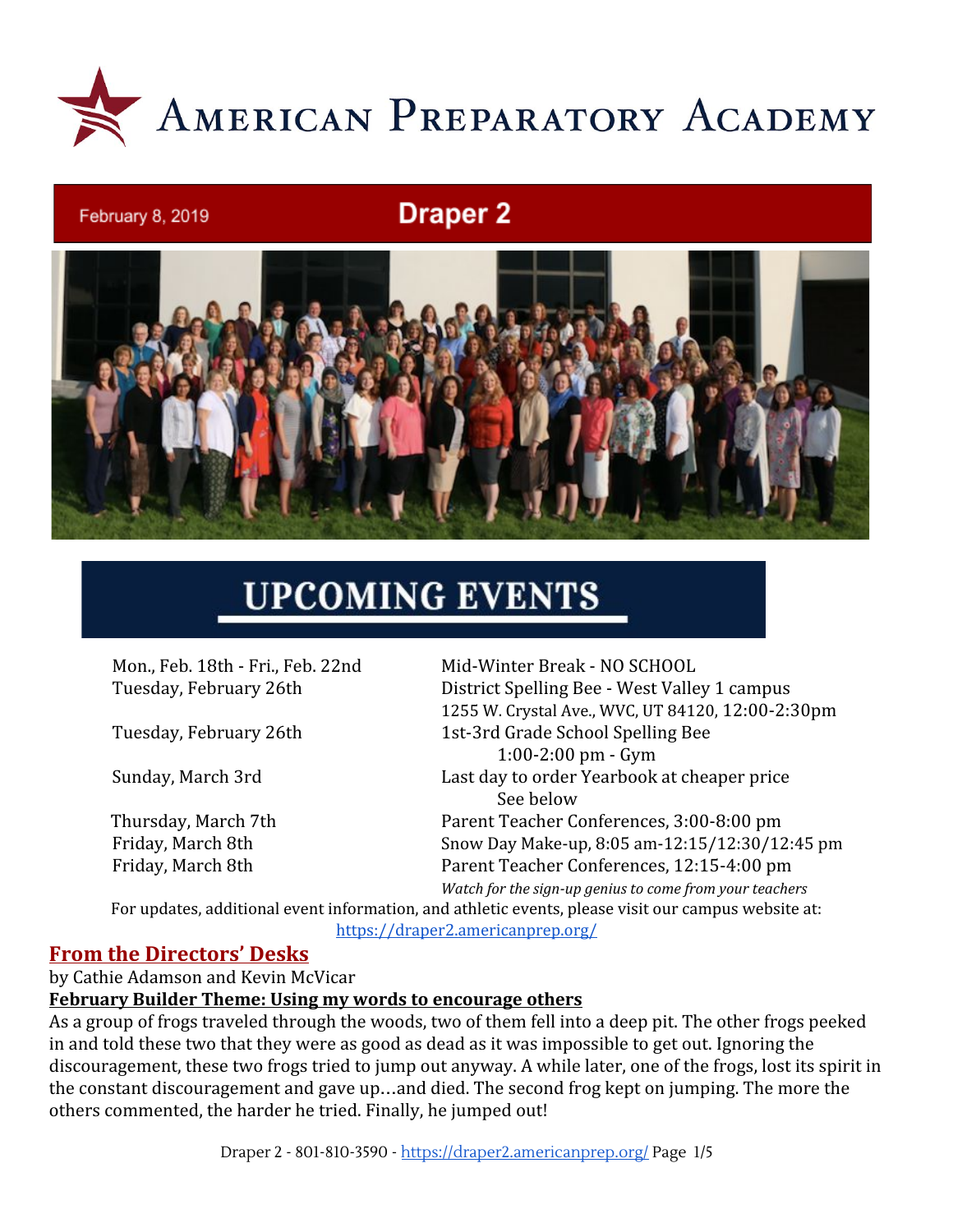

"Didn't you hear us?" asked the frogs.

"I am a little deaf. I thought you were cheering me on", answered the frog.

Mother Teresa said, "Kind words can be short and easy to speak, but their echoes are truly endless." Encouraging words can make the difference between success and failure. They can go a very long way, influencing the individual for years to come.

#### **\*Snow Day Make-up Day**

Our snow make up day for this past Wednesday, February 6th will be on *Friday, March 8th.* That day was scheduled to be a full day off to accommodate Parent Teacher Conferences. We will dismiss school on Friday, March 8th at 12:15/12:30/12:45 pm and hold Parent Teacher Conferences Thursday, March 7th, 3:00-8:00 pm and Friday, March 8th, 12:00-4:00 pm.

## **Re-Enrollment Meetings!!!**

We will hold our returning family Re-Enrollment meetings on the following dates and times. If you plan on returning to Draper 2, you *MUST* attend one of these meetings to pick up your registration information.

*Please be on time***,** the doors will close promptly at meeting time. If the doors are closed, you will need to come to different meeting.

If you have any questions, you may email Kevin McVicar [kmcvicar@apamail.org](mailto:kmcvicar@apamail.org) and/or Cathie Adamson [cadamson@apamail.org](mailto:cadamson@apamail.org).

**Please plan on attending one of these meetings!!**

**Tuesday, March 12th, 8:30 am or 6:30 pm Tuesday, March 19th, 8:30 am or 6:30 pm**

**Thursday, March 14th, 8:30 am or 6:30 pm Thursday, March 21st, 8:45 am or 6:30 pm**

**Wednesday, March 20th, 6:30 pm** 

| Tuesday, March 12th, 8:30 am or 6:30 pm  |
|------------------------------------------|
| Wednesday, March 13th, 6:30 pm           |
| Thursday, March 14th, 8:30 am or 6:30 pm |

### **Spelling Bee Winners**

This past Monday, February 11th, we held our school spelling bee. Congratulations to our 4th - 6th grade classroom finalists!!

| Filza Gul      | Harsha Jaiganesh    | Kole Henrie          |
|----------------|---------------------|----------------------|
| Surya Kapu     | Yashvi Bhagat       | Anushk Agarwal       |
| Viraaj Vaidya  | Vaishnavi Kothamasu | Sidharth Mahajan     |
| Shreya Sanghvi | Amrit Misra         | Jonathan Arulanandam |
| Manan Chadda   | Kazim Ali           | Kabir Kandukuri      |
| Jack Jensen    | Mina Hwang          | Sushmita Venkatesh   |
|                |                     |                      |

The top 6 students will move onto the District Spelling Bee to be held at 1:00 pm at our West Valley 1 campus located at 1255 W. Crystal Avenue, WVC, Utah 84120. Congratulations and good luck to all of you.

| Surya Kapu  | Vaishnavi Kothamasu | Kazim Ali            |
|-------------|---------------------|----------------------|
| Kole Henrie | Mina Hwang          | Jonathan Arulanandam |

**CONGRATULATIONS to our school champion, Surya Kapu.**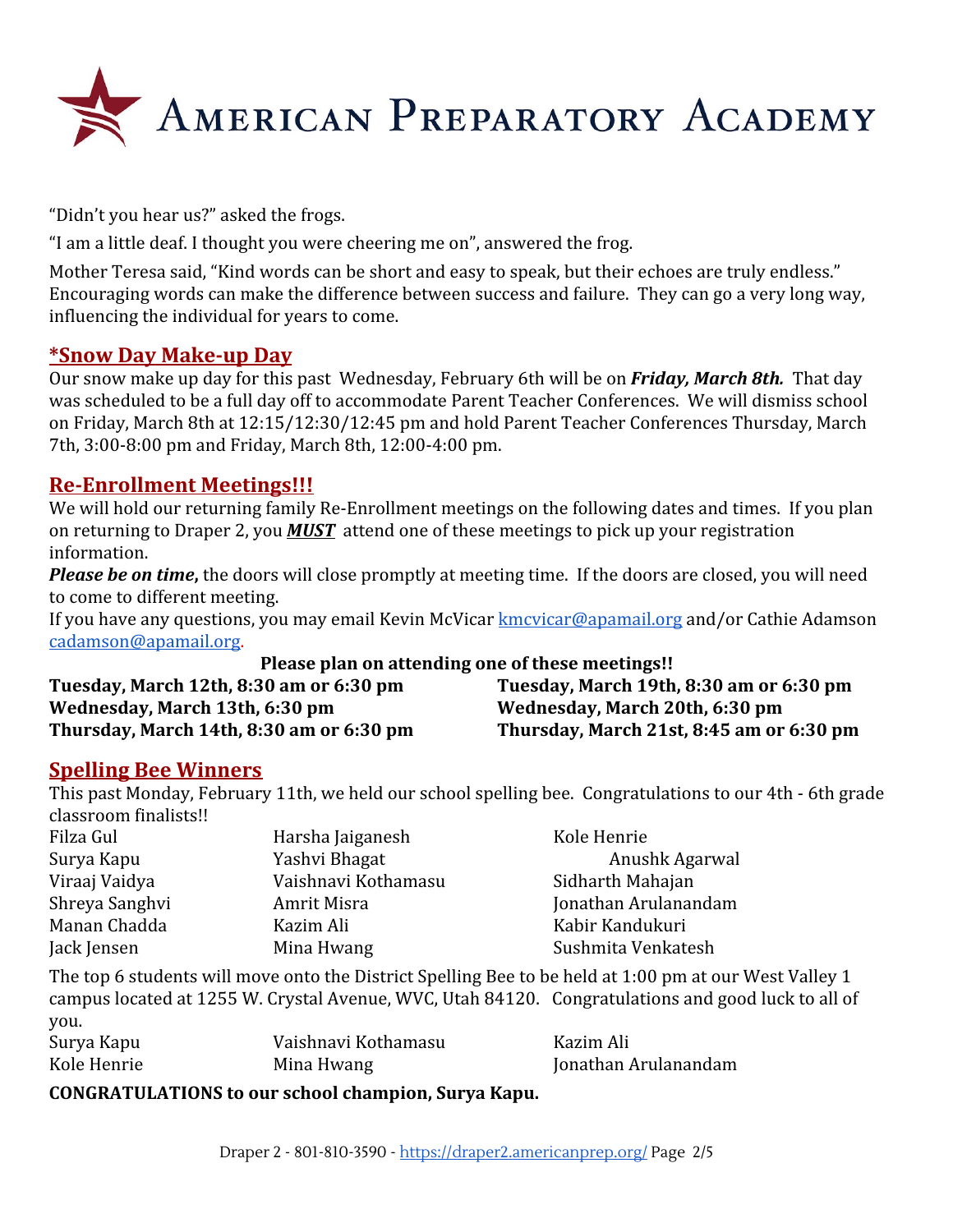

## **Report Cards for this Term**

ALMA has been having some formatting issues that the company is currently working on. This has affected the layout of a handful of report cards. Please be assured all grades are correctly reported and current. Thank you!

#### **Science Fair Champions**

Last Friday, February 8th was the District Science Fair. The following students will now move onto the University of Utah Science and Engineering Fair to be held March 12th- 14th, with awards being given March 15th. The USEF will be held at Rice-Eccles Stadium. Good luck!!

Emilia Humphries Samantha Milar Lance Tello

Jennifer Parke Carter Vijayaraghavan Allison Sorensen Sai Rishika Pandiri



## **Family Support Organization - VOLUNTEER OPPORTUNITIES!!!**

#### By: Nicole Harman

We would like to thank everyone who has helped the FSO in the past few months. The help has been greatly appreciated! Staff Appreciation Week is going to be great!

Along with staff appreciation, we will also have the Grade 1-3 Spelling Bee and at the beginning of March, we also have a dinner for Parent Teacher Conference. Any help you can give would be greatly appreciated.

<https://www.signupgenius.com/go/70A0D4EA8AB2FA4FE3-ptcdinner>

#### <https://www.signupgenius.com/go/70a0d4ea8ab2fa4fe3-spelling>

Mark your calendars for Tuesday, March 26th and join us anytime between 5-9 pm for a fundraiser night at Cafe Zupas, Draper location. Look for more information on this even after we get back from Winter break.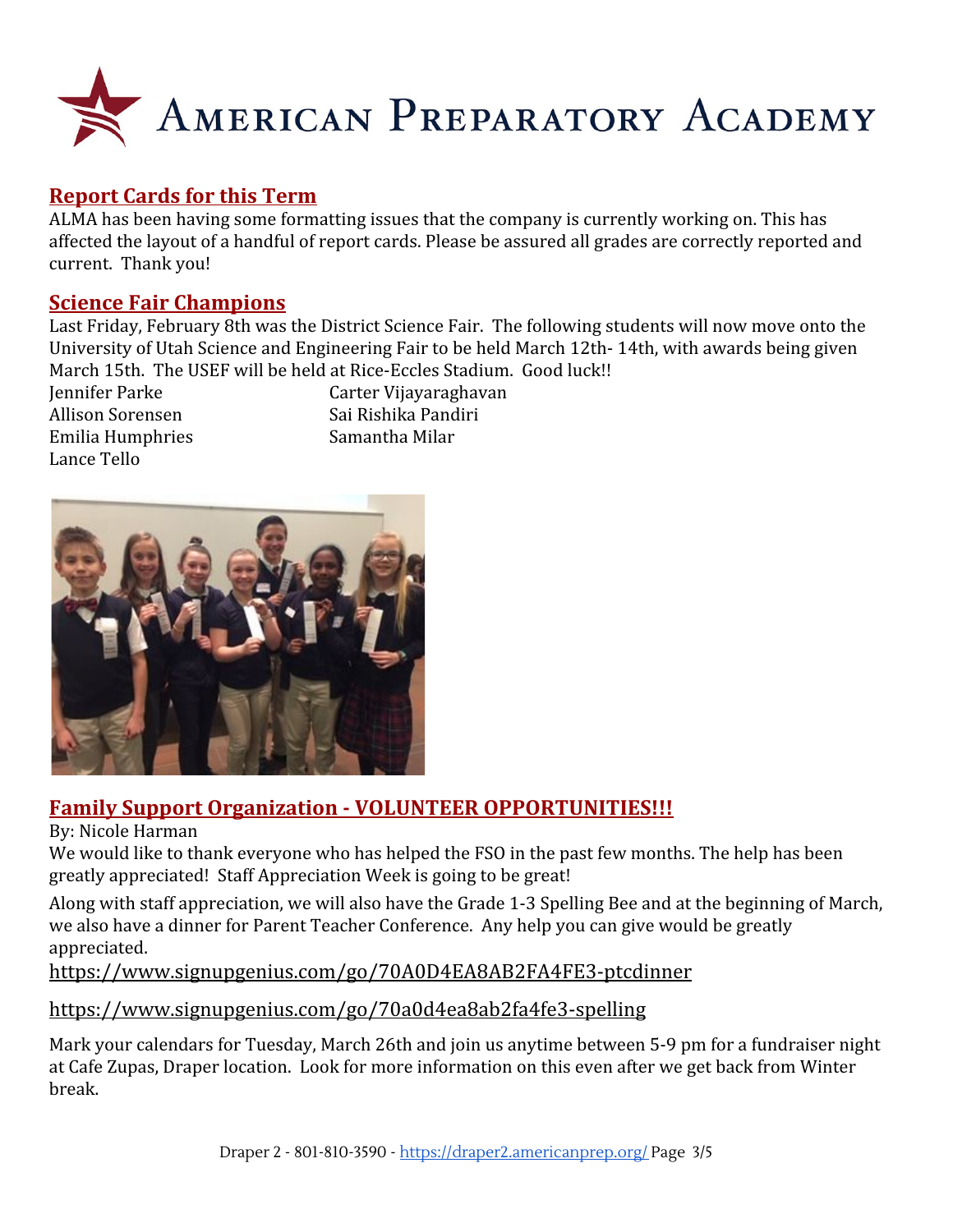

## **\*\*Morning Drop-off**

Please do not drop off your students until 7:30 am. There is not anyone here at school to watch your student before 7:30 am. The outside doors will be locked until that 7:30 am time. Also, please have your student and their backpack, lunch and coats ready when pulling into the drop-off zone. Please stay in the car and let your student get out quickly to limit the delay for those cars waiting to drop-off behind you. Thank you for your cooperation and consideration.

## **Character Development**

#### by Mandy Brown

*\*\*Do you have a student who serves?* We would love to update our Builders Bulletin Board! Perhaps your student has participated in a service project at church or with your family. Maybe your student has shoveled snow for an elderly neighbor or written cards to members of our military. Please send pictures/stories to Mandy Brown if you want to share your students' generous hearts with our school. [mandy.brown@apamail.org](mailto:mandy.brown@apamail.org)

*\*\*Mark your calendars now for our FINAL ambassador events of the year:* March 21st, 5th grade from 12:30 to 3:00 and March 28th, 6th grade from 12:30 to 3:00. More information will be coming out after our mid-winter break.

#### *\*\*Thank you to our parent volunteers for our Celebrate events!*

\*sorry for the mistake in our newsletter in our 5th grade thank you list... we appreciate NAOMI WOLFE for helping us! (mistakenly printed the name Annie Wolfe)

## **Carpool Corner**

It has been reported that one of our parents in a new four door white pick-up has twice yelled racial offenses at one of our parents that have included "Go back to your own country". This is behavior that we condemn and do not want occurring at APA. We especially do not like the example this behavior sets for our students. Our schools are built on the idea of an America that is stronger in its diversity and which welcomes people of all different cultures. We appreciate and acknowledge that nearly all our parents are wonderful examples of great American citizens. To all our builder parents: Thank you. To those who may need to change your approach, we implore you to consider altering your perspective and become a positive example for our children.

## **Girls on the Run!!**

It is time to sign up for Girls on the Run!! This wonderful program is available to girls 3rd - 6th grade here at the Draper 2 building. Girls on the Run will be held on Wednesdays and Thursdays 2:15-3:45 pm.

Along with running, there is a self-esteem component that is amazing for girls to participate in. The program will begin on Wednesday, March 13th and culminate with a buddy run on or about June 1st. Sign up for fun and friendship at the website below -

[https://www.raceplanner.com/register/index/GOTR-Utah-Spring-2019-Program-Registration?sid=9c1](https://www.raceplanner.com/register/index/GOTR-Utah-Spring-2019-Program-Registration?sid=9c1826ce7c294e17b9bc5c2ec6238631) [826ce7c294e17b9bc5c2ec6238631](https://www.raceplanner.com/register/index/GOTR-Utah-Spring-2019-Program-Registration?sid=9c1826ce7c294e17b9bc5c2ec6238631)